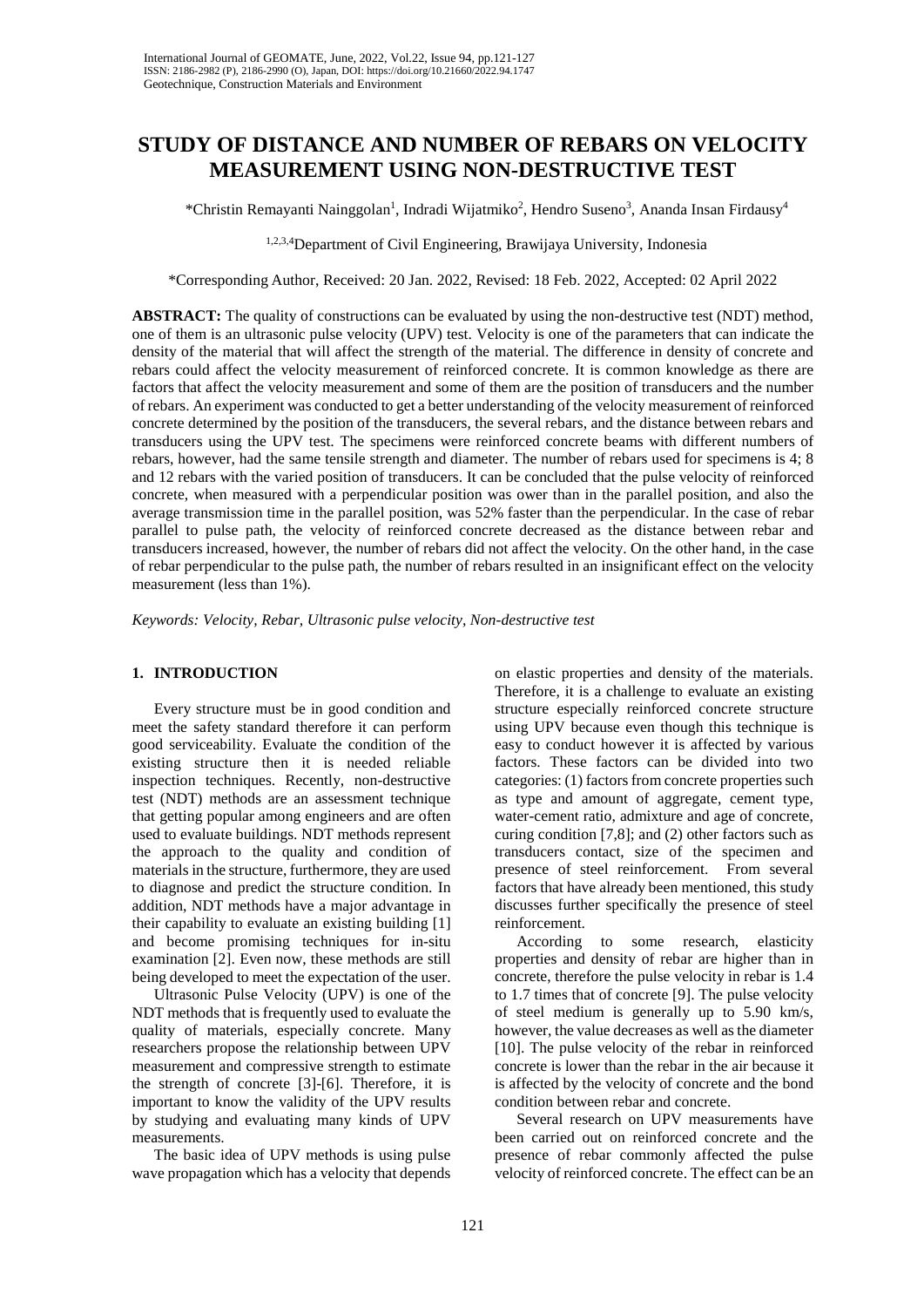increase or decrease [11] in the measurement of pulse velocity where this value is also influenced by the condition of the concrete [12], the quality of the concrete, and the rebar [13]. In addition, the position between the rebar and the transducers will also affect the pulse velocity value and the transmission time because, at a certain position, the first pulse wave received by the receiving transducers is partly passed through the concrete and partly pass through the rebar.

Many things affect the measurement of the pulse velocity of reinforced concrete therefore it still needs to be studied further. This present experiment focuses on the effect of rebar on the pulse velocity and the transmission time of the pulse wave of reinforced concrete based on the proximity of the measurements to the rebars, the number of rebars, and the position of the transducers (parallel and perpendicular to rebars).

#### **2. STUDY LITERATURE**

UPV measurement on reinforced concrete should not be at the point where the rebar is located to prevent the pulse wave path pass through the rebar. However, if this is unavoidable, then it is needed correction due to the influence of rebar. BS 1881-203:1986 [14] provides a formula of the correction factor for the pulse velocity of reinforced concrete where the approximate pulse velocity of concrete will be reduced due to the influence of rebar.

$$
V_c = kV_m \tag{1}
$$

Where  $V_c$  is the pkm/s), k is the correction factor and  $V_m$  is the measured apparent pulse velocity  $(km/s)$ 

The correction factor will be affected by the distance between the transducers and the nearest rebar, the diameter of the rebar, and the pulse velocity surrounding the concrete. When the pulse path is parallel to the rebar then the correction factor can be obtained by the following formula:

$$
k = \gamma + 2\left(\frac{a}{L}\right)\sqrt{1-\gamma^2} \tag{2}
$$

in which

$$
\gamma = \frac{V_c}{V_s} \tag{3}
$$

Where  $\gamma$  is velocity ratio,  $V_s$  is pulse erebarin thea r (kthe the  $a$  is distance from the surface of the rebar to the nearest point of both transducers,  $L$  is the direct path length between transducers (mm).

If the value of  $\alpha$  is greater than two times the distance from the end of the concrete to the end of the rebar  $(b)$  then Eq. 2 can apply, otherwise using Eq.4.

$$
k = \gamma + 2\left(\frac{\sqrt{a^2 + b^2} - \gamma b}{L}\right)
$$
 (4)

If the rebar is in line with the transducers  $(a = 0)$ then

$$
k = 1 - \frac{L_s}{L}(1 - \gamma) \tag{5}
$$

Where  $L_s$  is the length of the bar (mm).

When the position of the rebar is parallel to the transducers then the velocity ratio can be obtained according to Fig.1, while Fig. 2 can be used for the case when the rebar is perpendicular to the transducers.



Fig. 1 Relationship between velocity ratio and bar diameter for bar parallel to pulse path [10,14]



Fig. 2 Relationship between velocity ratio and bar diameter for bar perpendicular to pulse path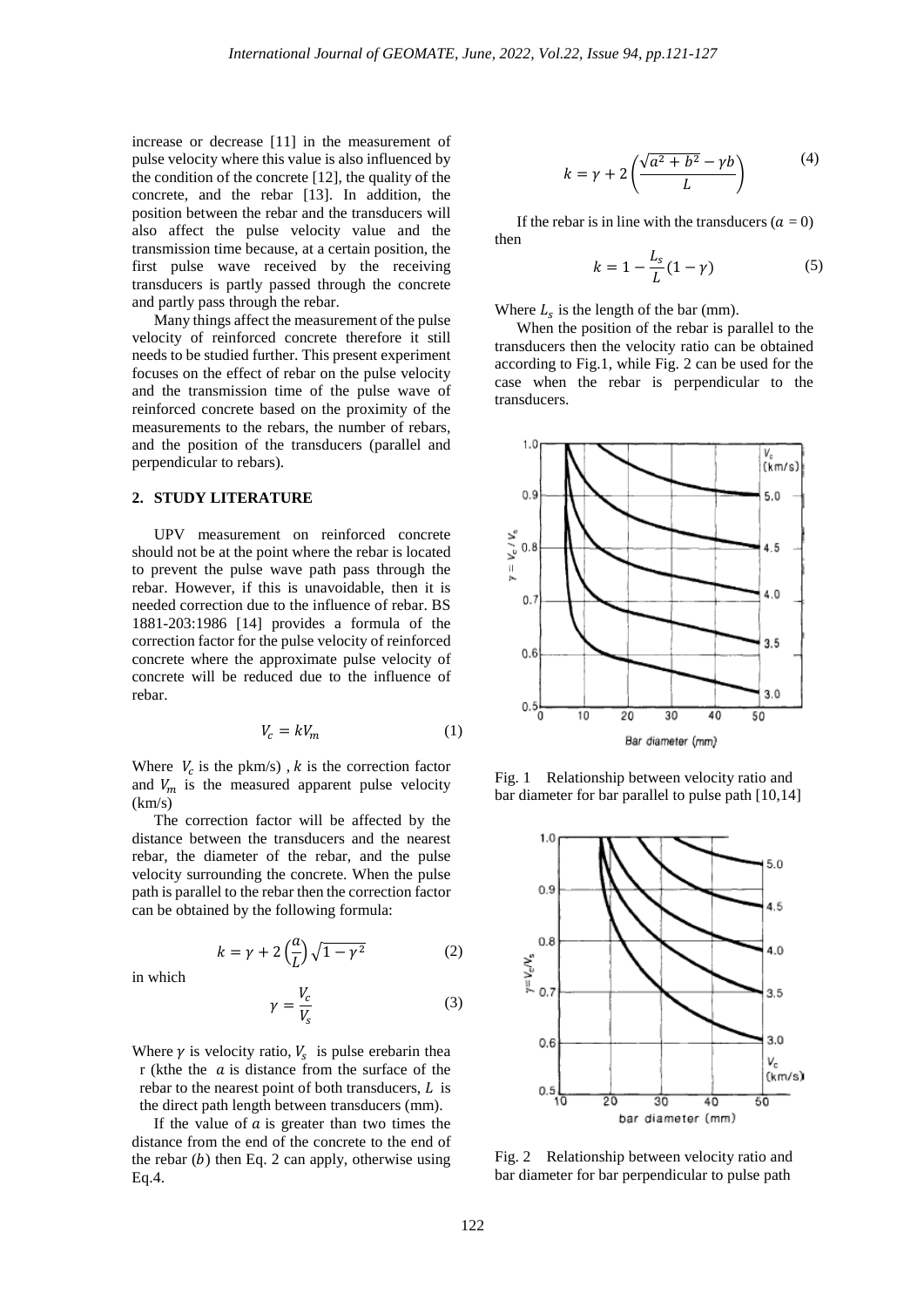#### [10,14]

Furthermore, the influence of rebar on reinforced concrete is considered non-existent if:

$$
\frac{a}{L} > \frac{1}{2} \sqrt{\frac{V_s - V_c}{V_s + V_c}}
$$
\n<sup>(6)</sup>

The effect of rebar is considered to exist when  $\frac{a}{L}$ < 0.5 in high strength concrete or  $a/L < 0.25$  in low strength concrete.

## **3. EXPERIMENTAL METHOD**

UPV test was conducted on the reinforced concrete and unreinforced concrete with dimensions of specimens as follows: length, 60 cm; width, 30 cm, and height, 40 cm. The rebars were deformed bars of the same diameter (22 mm) and plain bars(diameter 8 mm) as the stirrup. The rebars had the same tensile strength and the concrete had the same mixture.

The specimens differ from each other depending on the number of bars and the arrangement of the position of the transducer as follows:

- $\checkmark$  BC1, unreinforced concrete beam (Fig. 3 (g)-(h))
- $\checkmark$  BC2, 4 deformed bar Ø 22 mm as the rebar (Fig. 3 (a)-(b))
- $\checkmark$  BC3, 8 deformed bar Ø 22 mm as the rebar  $(Fig. 3 (c)-(d))$
- $\checkmark$  BC4, 12 deformed bar Ø 22 mm as the rebar  $(Fig. 3 (e)-(f))$

Figure 3 (a)-(f) show the arrangement of rebars: Fig. 3 (a), Fig. 3 (c) and Fig. (e) are the long section of the specimens, and Fig. 3 (b), Fig. 3 (d) and Fig. (f) are the cross-sections of the specimIns.

At the beginning, performed a bar scanner on the specimenfindfound the elocationiothe the n of rebars. Afterwdetermineminedlocationiothe placement of the transducerement. The specimens were tested with 2 transducers positions: (1) parallel to the rebar wivarvarof iety distance  $(a)$ ; (2) perpendicular to the rebar.



Fig. 3 (a)-(f) Reinforced concrete; (g)-(h) unreinforced concrete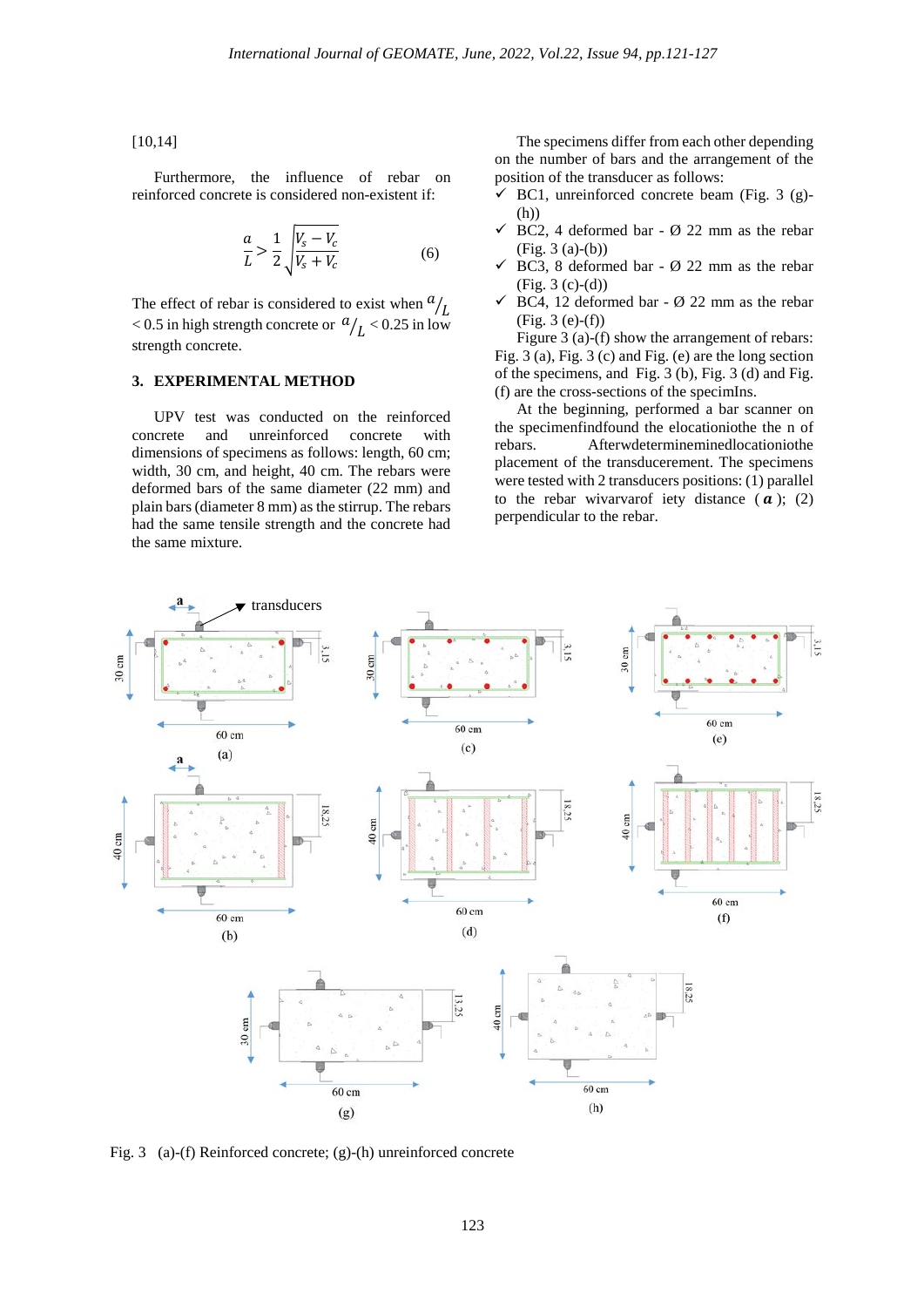### **4. RESULTS AND DISCUSSION**

Ts , when measurwithtthe th position the rebar r ar,bis parallel transduceduandand rs can be seen in Table  $1 - 3$ . Moreover, it can also be seen<br>in the results of the calculation of calculation Evaluabcluelesslue helhe tof correction factor. The diameter of the rebar and the pulvelocityiconcreere we insertintotin at Fig.1 to estimate the velocity ratio and afterward, used to calculate the pulse<br>velocity thee of rebar. Table 1 shows that velocity thee of rebar. rebGAAgaa ve higheffusioneon to the pulse velocity of reinforced concrete when the transducewerewas at the center of rebar  $(a = 0)$ than the other value of a. At that point ( $a = 0$ ), the pulse wave fully passes through the rebar as shown in Fig.4.



Fig. 4 Cross-section of reinforcement concrete with rebar parallel to transducers

When it is compared to the pulse velocity of unreinforced concrete, which is 4.31 km/s, there was an increasetee ofyof 13% due to the presence of rebarMoreovernththesee pulseevelocy oftheityhrebarr was 5 kmwhrichhwassmaller thee rebar in the air because of the influence of the bond betweenrebranddconcreteethatcould nott beedefinee. At the measurement point where  $a =$ 12 mm, the pulse velocity of reinforced concrete decreased by 9.8% compared to when  $a = 0$ , and when compared to the pulse velocity of unreinforced concrete, there was an increase by 2%. At this point, the pulse wave only passed through the concrete, however, the influence of rebar was still extant and made the pulse velocity of reinforced concrete incre although not significant.

Table 2 gives information about the results of specimen BC3 when measured witconditionon of rebar parallel to transducers. In this specimen, the pulse velocity of reinforced concrete measured at  $a = 50$  mm was nearly the same as wh tionn it was measured at  $a = 70$  mm. As for the specimen BC4, the result can be seen in Table 3. In specimen BC4,

the value of distance was 20 mm and 40 mm. This value was smaller than the specimen BC3 because of the limited space between the rebar on BC4. Same as the specimen BC3, the pulse velocity of reinforced concrete slightly decreased as the distance  $\alpha$  increased.

Table 1 Measurement condition: rebar parallel to transducers on specimen BC2

| a    | V      | k    | V <sub>c</sub> | V,     | a i  |
|------|--------|------|----------------|--------|------|
| (mm) | (km/s) |      | (km/s)         | (km/s) |      |
| 0    | 4.89   | 0.84 | 4.1            | 5      | 0    |
| 12   | 4.41   | 0.85 | 3.73           | 4.54   | 0.03 |
| 32   | 4.41   | 0.89 | 3.9            | 4.75   | 0.08 |
| 52   | 4.36   | 0.94 | 4.1            | 4.99   | 0.13 |
| 72   | 4.31   | 0.96 | 4.13           | 5.03   | 0.18 |
| 92   | 4.31   |      | 4.29           | 5.23   | 0.23 |
|      |        |      |                |        |      |

Table 2 Measurement condition: rebar parallel to transducers on specimen BC3

| a<br>mm) | (km/s) |      | V <sub>c</sub><br>(km/s) | $V_{\rm c}$<br>(km/s) | и    |
|----------|--------|------|--------------------------|-----------------------|------|
| 50       | 4.31   | 0.93 | 4.03                     | 4.90                  | 0.13 |
| 70       | 4.26   | 0.95 | 4 O7                     | 4.95                  | 0.18 |

Table 3 Measured condition: parallel to transducers on specimen BC4

| a    | V      | ĸ    | $V_c$  | $V_{\rm c}$ | а    |
|------|--------|------|--------|-------------|------|
| (mm) | (km/s) |      | (km/s) | (km/s)      |      |
| 20   | 4.6    | 0.87 | 4      | 4.81        | 0.05 |
| 40   | 4.45   | 0.91 | 4.08   | 4.9         | 0.10 |

Figure 5 illustrates the relationship between pulse velocity (reitheeconcretee ncrconcreteoncrethe te) and ratio of distance and path length. When the distance between the transducers and rebar increaddecreasefolladdecrecreased in the pulse velocity of reinforced concrete  $(V)$ . This happened because the position of the rebar was far from the whichtcausingcers that causing the pulse wave only passed through concrete material. On the other hand, the farther the distance between rebar and transducers, the higher the pulse velocity of concrete (, although the value was still smaller than the pulse velocity of reinforced concrete.

Figure 5 also shows at whthethereintoe the presence of rebar on the reinto to forced concrete was still considered give effect. Based on the regulation BS 1881-203:1986 (Eq. 6), there is a condition on the distance of rebar that can affect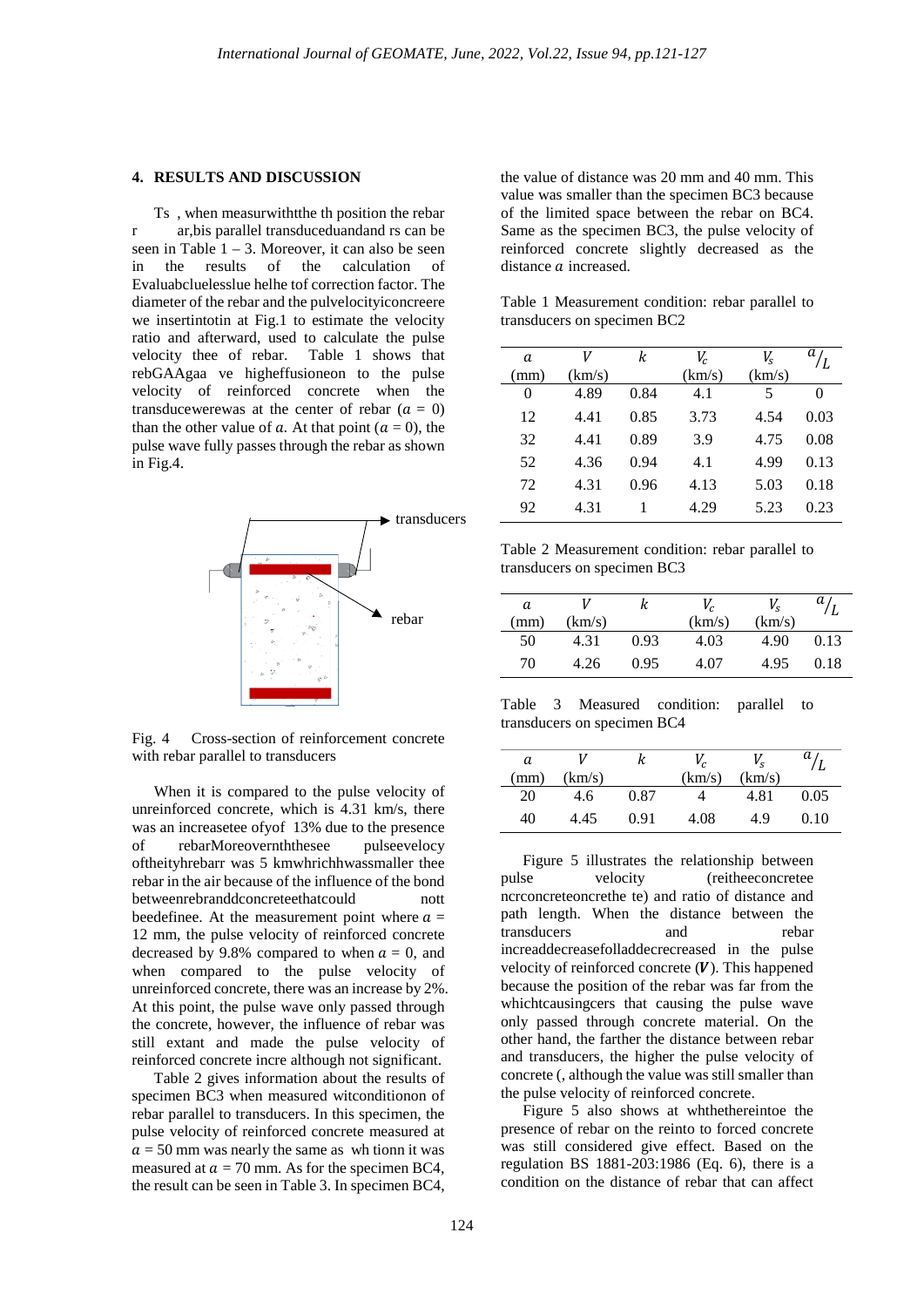the pulse velocity of reinforced concvaluethis study, the length of the svaluen had a constant valufromromhivalues, while the distance fm the revalueso the transducers had a various value. From Eq. 6 was obtained the requirement value of  $a/\mathbf{r} = 0.16$  (green line at Fig.5), therefore the UPV measurements at the value of  $\alpha$  = 70 mm, 72 mm and 92 mm were considered not affected by the presence of rebar.



Fig.5 Relationship of pulse velocity and  $a/_{L}$  for test condition: rebar parallel to transducers



Fig. 6 Relationship of correction factor  $k$  and  $a/$ for test condition: rebar parallel to transducers

From Fig. it cananbee seennthat'sthee rato offffdistanceandd

pathhlengthhincreaseevaluesvaluef I o correction factor increased gradually. This could signify that the effectofrebarr o the UPVmeasurementsbecamesmallertcorrectionn factor can be seen in Fig. 5 where the pulse velocity of concrete increased as the length  $a$ increased and the values were nearly the same with the pulse velocity of reinforced concrete at position  $a = 92$  mm which the value of  $k = 1$ .

The measurement results with the position of the rebar perpendicular to the transducers can be seen in Table 4. The value of the correction factor was obtained by using Eq. 5 and to obtain the value of the velocity ratio, interpolation was carried out on the graph in Fig. 2.

Table 4 shows that the effect of rebar on the UPV measurements in the perpendicular position was not as significant as in the parallel position because the pulse wave did not completely pass through the rebar as shown in Fig. 7.

Table 4 Measured condition: rebar perpendicular to transducers

| Specimen        |      |        | ĸ    |        | V.     |
|-----------------|------|--------|------|--------|--------|
|                 | (mm) | (km/s) |      | (km/s) | (km/s) |
| BC <sub>2</sub> | 44   | 4.23   | 0.93 | 3.92   | 4.41   |
| BC <sub>3</sub> | 88   | 4.27   | 0.85 | 3.64   | 4.06   |
| RC4             | 132  | 4 23   | 0.78 | 3.30   | 3.89   |



Fig.7 Cross-section of reinforcement concrete with rebar perpendicular with transducers

The pulse velocity of unreinforced concrete (4.32 km/s) was not much different from the pulse velocity of reinforced concrete BC2, BC3, and BC4 with decre of 2%, 1.6%, and 2% respectively. Although the pulse velocity of reinforced concrete did not differ between specimens, however, the addition of more rebars gave a reduced effect on the correction factor by 8,2% - to 8,6%. Increasing the number of rebars caused an increase to tose the length of bars and reduced the correction factor, consequently higher the effect of rebar on the UPV measurement. In this measurement position, the magnitude of rebar influence was still uncertain because there was another factor that affect the reinforced concrete which was the bond between rebar and concrete.

Table 5 Results of transmission time (T0)

| Variation       | I.   | T0        | Measurement   |
|-----------------|------|-----------|---------------|
|                 | (mm) | $(\mu s)$ | position      |
| BC <sub>1</sub> | 600  | 140       | Rebar         |
| BC <sub>2</sub> | 600  | 142.2     | perpendicular |
| BC3             | 600  | 144.1     | with          |
| BC <sub>4</sub> | 600  | 145.1     | transducers   |
|                 |      |           |               |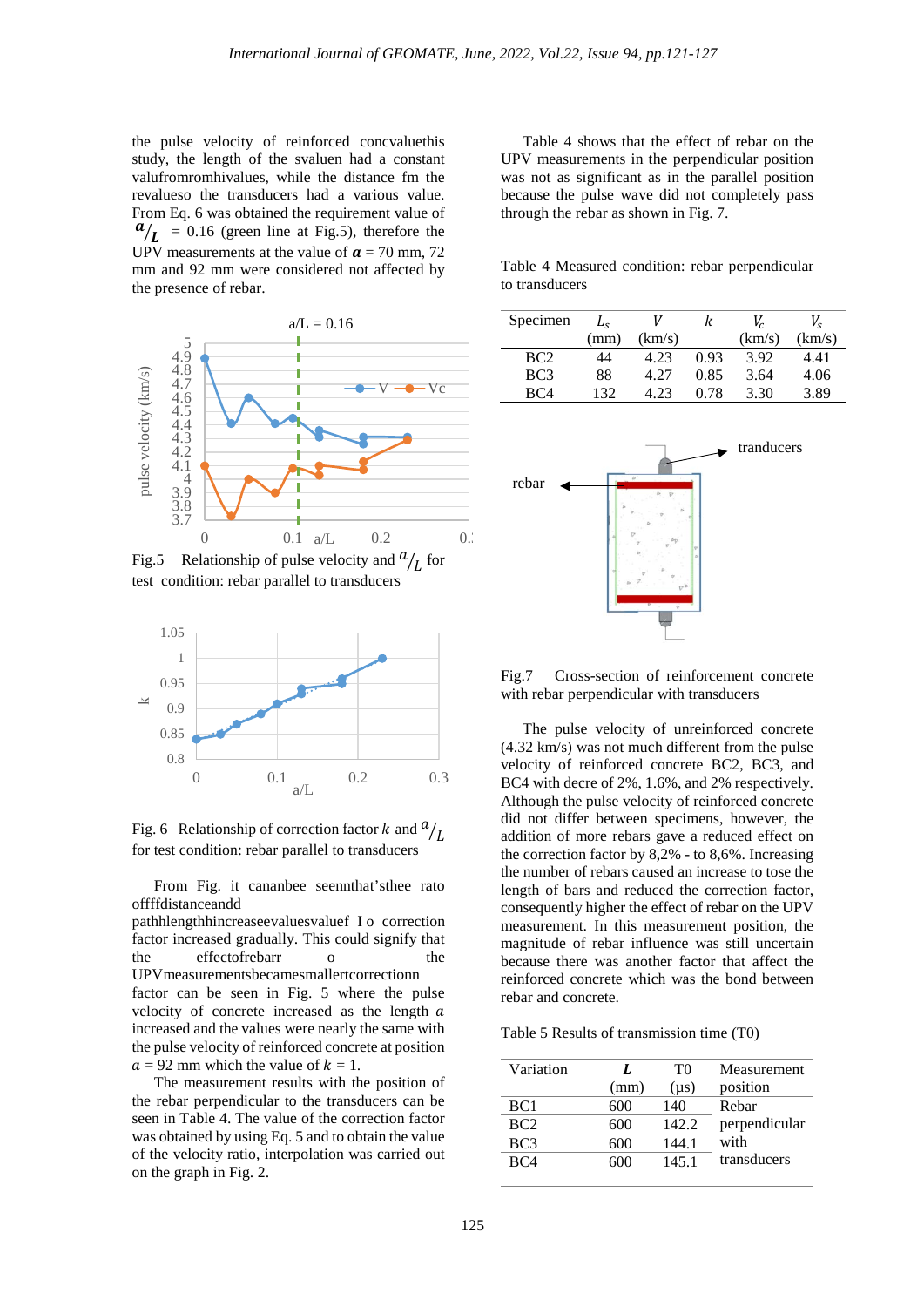| BC <sub>1</sub> | 400 | 93.7 | Rebar          |
|-----------------|-----|------|----------------|
| $a = 0$ mm      | 400 | 86.8 | parallel<br>tο |
| $a = 12$ mm     | 400 | 92.4 | transducers    |
| $a = 32$ mm     | 400 | 97.5 |                |
| $a = 52$ mm     | 400 | 96   |                |
| $a = 72$ mm     | 400 | 94.8 |                |
| $a = 92$ mm     | 400 | 96.3 |                |
|                 |     |      |                |

The presence of rebar in reinforced concrete also influenced the value of transmission time. Table 5 shows the transmission time when the first pulwasais ve detected (T0) between 2 points (transmitter transducer and receiver transducer) with differelengthsgdependingnin on the measurement position. The smaller the value of transmission time, the faster the pulse was received by the receiver and signified that the density of material was high. The transmission time when measured with the transducers position perpendicular to the axis of rebar was higher than when measured with the transducers position parallel to the axis of rebar. This indicated that the time required to receive pulwavesave a in perpendicular position was longer than a in parallel position. This is caused by the difference in path length  $L$  as well as the homogeneity and density of the material where the pulse wave passes through when the transducers were in parallel position and perpendicular position.

The transmission parallel position and the rebarweres in line with the transducers ( $a = 0$ ) were red the smallest than the other distances because, in this position, the pulse wave passes through the rebar. Rebar density is higher than concrete therefore the time needed to detect pulse waves is faster than concrete. At the distance  $a =$ 12 mm, the transmission time increased because the pulse wave path was only on the concrete. At several distances, the transmission time fluctuated due to the level of homogeneity of the concrete material. While on the transducer's position perpendicular to the rebar, the addition of more rebars caused the transmission time increased slightly.

### **5. CONCLUSIONS**

From the experiment, several conclusions were obtained:

- 1. When UPV is measured with condition rebar parallel to the transducers:
	- a) the farther the transducers from the rebar  $(a)$ , the pulse velocity of reinforced concrdecreeeusedased on and the other hand the value of the correction factor  $(\mathbf{k})$ increased and followed by the pulse velocity of concrete e.
	- b) with the dimension of sp men, the requirement of  $a/L$  was 0.16, therefore the effecconsidereddered torexistedisted in the

specimen with  $\boldsymbol{a} = 70$  mm, 72 mm and 92 mm.

- 2. When UPV was measured with the position of the rebar perpendicular to the transducers, it was known that the addition of more rebars gave a slightly increased (less than 1%) pulse velocity of reinforced concrete.<br>3. The pulse velocity
- velocity of reicountermeasureemeasure measura ed with perpendicuposiposition osition lower than the parallel position due to the difference in path length  $(L)$  and the level of homogeneity in the pulse path.
- 4. The position of the transducers and the number of rebars also affect the transmission time (T0) where the average transmission time in the parallel position was 52% faster than perpendicular due to the difference in the level of homogeneity and density of the material in the pulse wave path.

### **6. REFERENCES**

- [1] Verma S.K., bhadauria S.S, Akhtar S., Review of Nondestructive Testing Methods for Condition Monitoring of Concrete Structures. Journal of Construction Engineering, Volume 2013, Article ID 834572, 2013, pp.1-11.
- [2] Tavukçuoğlu A., Non-Destructive Testing for Building Diagnostics and Monitoring: Experience Achieved with Case Studies, MATEC Web of Conferences 149, 01015, 2018, pp.1-8.
- [3] Kannan A., Relationship Between Ultrasonic Pulse Velocity and Compressive Strength of Self Compacting Concrete Incorporate Risk Husk Ash and Metakaolin, International Journal of Engineering and Applied Sciences, Volume 2, Issue 5, 2015, pp.66-71.
- [4] Mahure N.V., Vijh G. K., Sharma P., Sivakumar N., Ratnam M., Correlation Between Pulse Velocity and Compressive Strength of Concrete, International Journal of Earth Sciences and Engineering, Volume 4, No. 06 SPL, 2011, pp.871-874.
- [5] Hedjazi S., Castillo D., Relationship Among Compressive Strength and UPV of Concrete Reinforced With Different Types of Fibers, Heliyon 6, 2020.
- [6] Aribawa, B. B., Wijatmiko I., Simatupang R. M., Effect of Concrete Quality on Concrete Strength Using Non-Destructive Test and Destructive Test, Rekayasa Sipil, Volume 13, No. 3, 2019, pp.184-192. (in Indonesian)
- [7] Lorenzi A., Tisbierek F. T., Filho L. C. P. S., Ultrasonic Pulse Velocity Analysis in Concrete Specimens, Conferencia Panamericana de END Buenos Aires, 2007.
- [8] Godinho J.P., De Souza Junior T. F., Medeiros